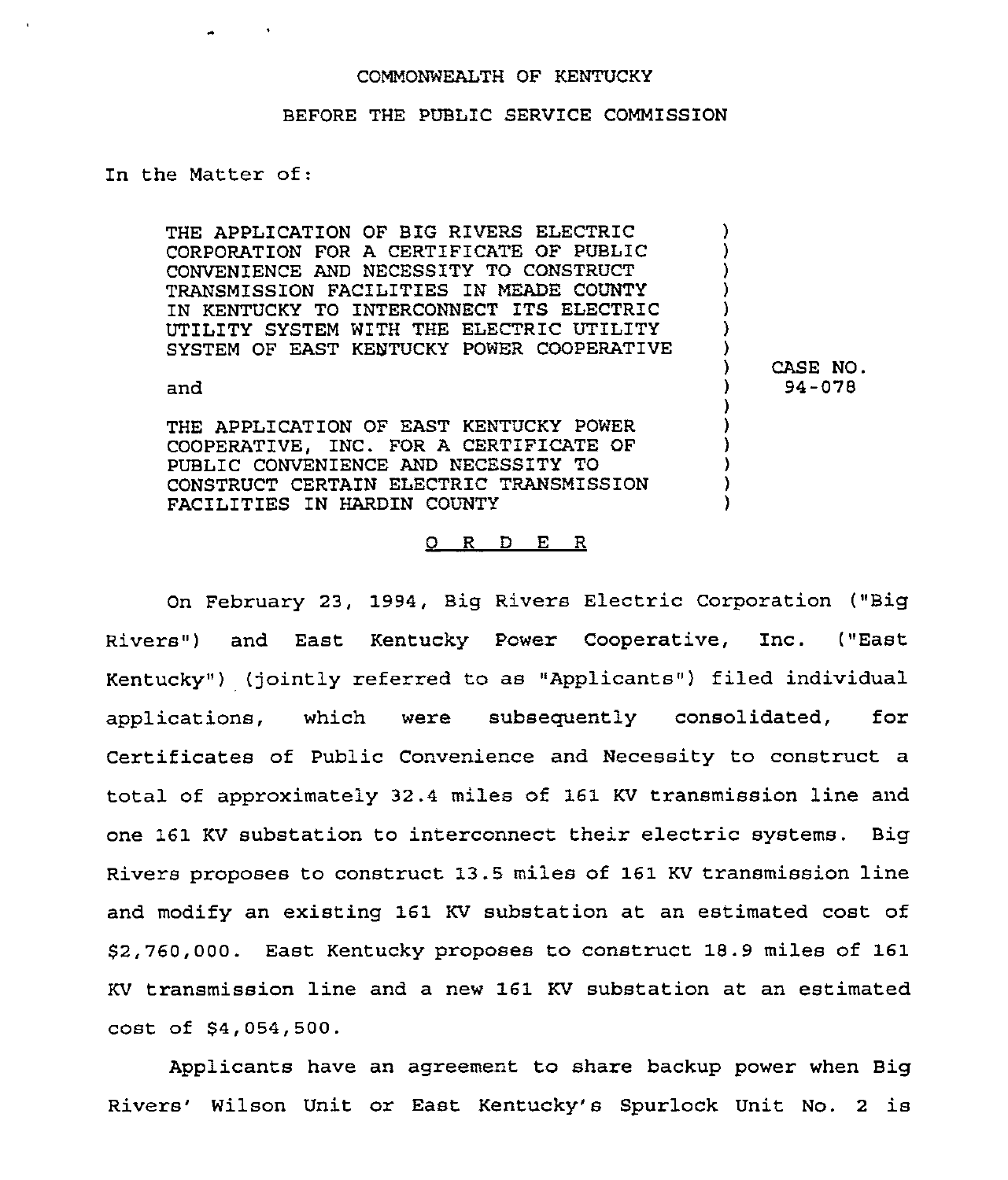unavailable due to planned or forced outages. The backup power agreement authorizes each utility to take up to a maximum of 200 MW annually and obligates the recipient to return the same quantity of power that it receives. Since no direct transmission interconnection exists between the Applicants, any power transfers must be wheeled through another utility. In the past these power transfers were wheeled through the Louisville Gas and Electric Company ("LG&E").

 $\mathbf{q} = \mathbf{q} \times \mathbf{q}$  ,  $\mathbf{q} = \mathbf{q} \times \mathbf{q}$ 

Historically, the Applicants' average annual backup power transfers have been approximately 40,000 MWH. Utilizing projected annual backup power transfers ranging from 119,364 MWH in 1996 to 238,080 MwH in 2015, economic analyses were prepared to justify constructing a transmission interconnection.

The Applicants' present worth analyses compared the total costs under two alternative scenarios, The first scenario assumes Big Rivers and East Kentucky construct their own facilities, thus eliminating the need to pay wheeling charges. The second scenario. assumes Big Rivers and East Kentucky continue to transfer power through LG&E. The results of the analyses show approximately \$ 929,000 and \$2,100,000 in present worth savings for East Kentucky and Big Rivers, respectively, if they construct the proposed transmission facilities.

The Commission is concerned that some of the assumptions used in the analysis are not sufficiently supported and may lead to unreliable results. These assumptions include an increase in

 $-2-$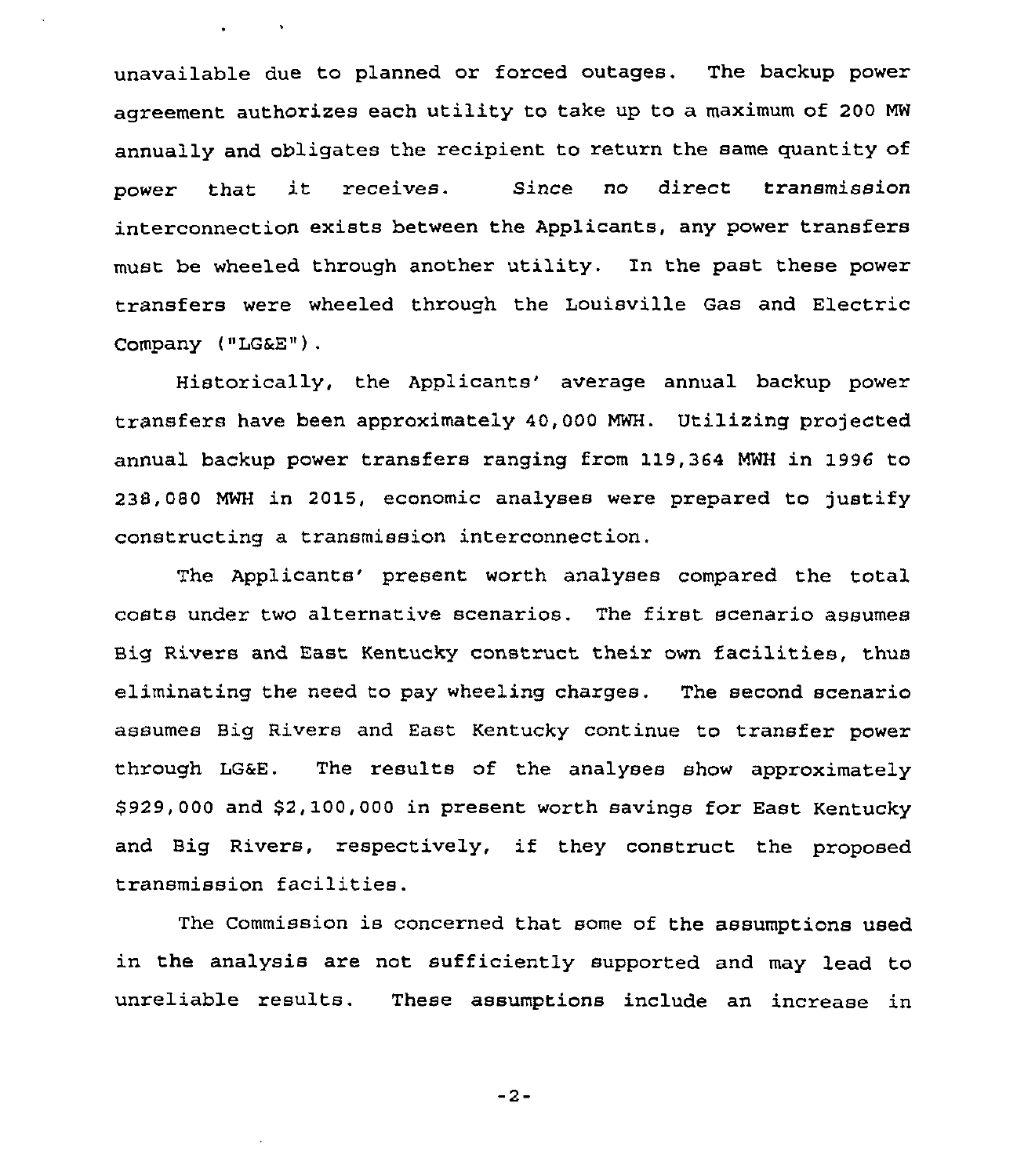LG&E's wheeling rate from \$1.75/MWH to \$3.13/MWH, and a significant increase in the Applicants' annual MWH power transfers.

 $\mathcal{L}^{\text{max}}$  and  $\mathcal{L}^{\text{max}}$ 

The Applicants' analyses used an LG&E wheeling rate of \$3.13/MWH, although LG&E has been recently transferring backup power between the Applicants at a rate of \$1.75/MWH. East Kentucky acknowledged that LG&E has been wheeling at a rate of \$1.75/MWH but maintained that a rate of \$3.13 or higher could be charged at any time.<sup>1</sup> However, no evidence was presented to demonstrate that LG&E intends to charge the higher wheeling rate.

Further, East Kentucky has projected enormous increases in the level of back-up power transfers with Big Rivers; increases in the range of 300 to 600 percent. When the basis for these projected increases was questioned, East Kentucky indicated that the need to meet future load growth necessitates greater reliance on back-up power when Spurlock Unit No. <sup>2</sup> is out of service. However, East Kentucky has treated its interruptible load as if it were firm load by projecting back-up power transfers in lieu of interruptions. Absent more credible support for the projected increases in the level of back-up power transfers, the Commission cannot rely upon these figures.

The Commission has considered this application based upon LG&E's recent wheeling charges and the historic level of annual NWH power transfers. Until there is persuasive evidence to demonstrate increases in the wheeling rate and the level of power transfers,

 $\mathbf{1}$ Transcript of Evidence, September 29, 1994, Page 38.

 $-3-$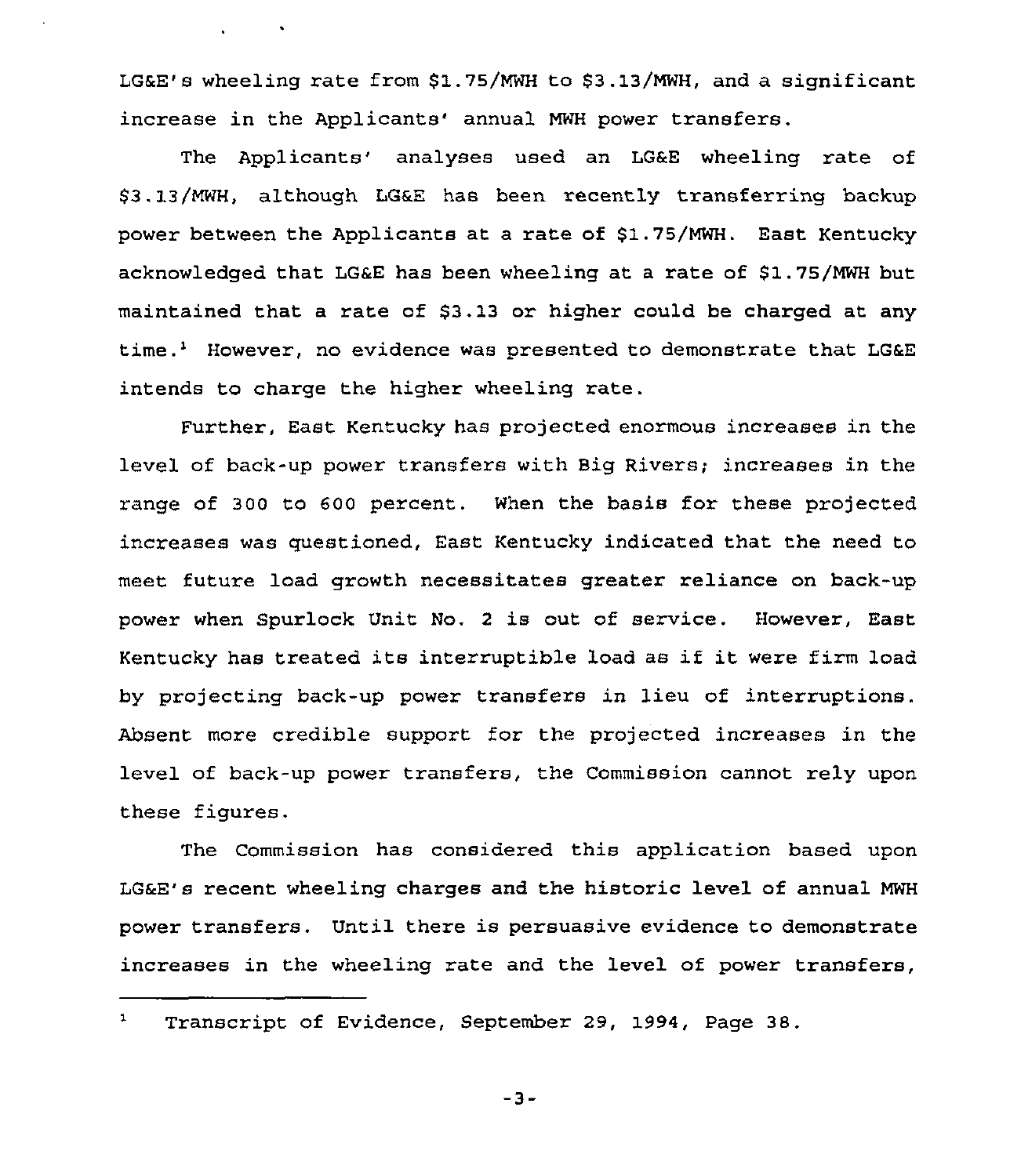the present worth analyses do not justify the proposed construction. Furthermore, Big Rivers and East Kentucky are obligated to take all steps necessary to ensure that the wheeling rate stays at the lowest reasonable level.

East Kentucky has indicated that it will issue <sup>a</sup> request for proposals for approximately 200 MW of peaking capacity for the late 1990's and 200 MW of intermediate or baseload capacity for the early 2000's. The Commission recognizes that a firm power sale from Big Rivers to East Kentucky would significantly change the assumptions underlying the economic analyses and could favor the construction of a transmission interconnection. In the event such a power sale materializes, the economics of a transmission interconnection will need to be revisited.

The Commission, having considered the evidence of record and being advised, is of the opinion and finds that:

The wheeling rate and projected levels of backup power  $1.$ transfers utilized in the Applicants' present worth analyses have not been justified. Consequently, the analyses' conclusions cannot be accepted as reliable.

2. Continuing to wheel backup power through LG&E is <sup>a</sup> less expensive and more cost effective alternative to the construction of the proposed transmission interconnection.

3. The Applicants' requests for Certificates of Public Convenience and Necessity to construct a proposed transmission interconnection should be denied without prejudice.

 $-4-$